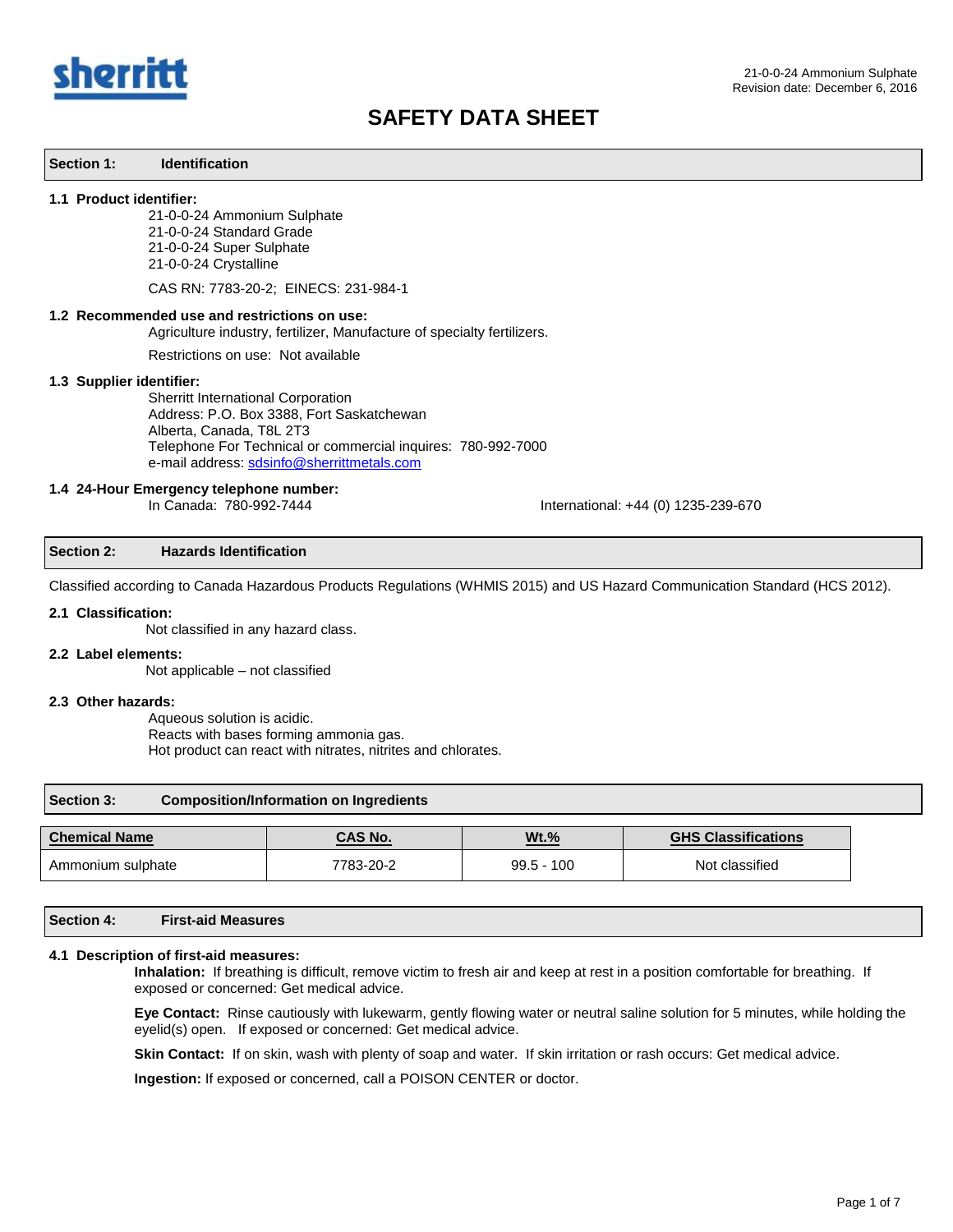

## **4.2 Most important symptoms and effects, both acute and delayed:**

**Inhalation:** Over-exposure to airborne dusts may cause irritation of the upper respiratory system. Symptoms may include coughing and shortness of breath. Decomposition at extreme high temperatures (>100°C) releases fumes that are severely irritating to the respiratory system.

**Eye Contact:** Direct contact with the eyes may cause mild, reversible irritation.

**Skin Contact:** Contact with the skin may cause moderate irritation when exposure is prolonged or repeated.

**Ingestion:** Ammonium sulphate has relatively low acute toxicity. Swallowing may cause gastro-intestinal irritation. Symptoms may include abdominal pain, nausea and diarrhea.

#### **4.3 Immediate medical attention and special treatment needed:**

Get medical advice if irritation or discomfort occurs.

#### **Section 5: Fire-fighting Measures**

#### **5.1 Extinguishing media:**

Use extinguishing agents suitable for the surrounding fire.

Unsuitable extinguishing media: Not available

#### **5.2 Specific hazards arising from the product:**

This substance is not combustible.

Under fire conditions or when heated to decomposition this substance can release very toxic and corrosive fumes of sulphur dioxide, sulphur trioxide, nitrogen oxides and ammonia.

Under fire conditions, thermal decomposition may also result in the generation of nitrogen (an asphyxiant), sulphur dioxide and ammonia (corrosives). Thermal decomposition temperature is reported to be between 150 -280°C (302-536°F).

## **5.3 Special protective equipment and precautions for firefighters:**

As for any fire, evacuate the area and fight the fire from a safe distance. Ammonia gas and sulphur oxides are corrosive. Do not enter without wearing specialized protective equipment suitable for the situation. Firefighter's normal protective clothing (Bunker Gear) will not provide adequate protection. A full-body encapsulating chemical resistant suit with positive pressure self-contained breathing apparatus (SCBA; MSHA/NIOSH approved or equivalent) may be necessary.

Use water spray to knock down gases such as sulphur dioxide, sulphur trioxide or ammonia.

### **Section 6: Accidental Release Measures**

#### **6.1 Personal precautions, protective equipment and emergency procedures:**

Isolate the area; keep all unprotected people away from the spill area. Ventilate the area. Wear personal protective equipment as indicated in Section 8. Prevent the generation of airborne dusts; do not inhale dusts of this material. Ensure clean-up is conducted by trained personnel only. Do not touch the spilled material. Spilled material may pose a slipping hazard.

### **6.2 Environmental precautions:**

Avoid releases to the environment and prevent material from entering domestic sewers, natural waterways, or storm water management systems.

#### **6.3 Methods and material for containment and cleaning up:**

Restrict access to the spill area. Stop the spill if it is safe to do so. Clean up spills immediately. Scoop up spilled material into appropriate, labeled containers for reclamation or disposal. Wet clean or vacuum up solids; do not use methods such as dry sweeping or blowers, which will raise dust into the air.

#### **6.4 Additional Information:**

See Section 8 for information on selection of personal protective equipment. See Section 13 for information on disposal of spilled product and contaminated absorbents.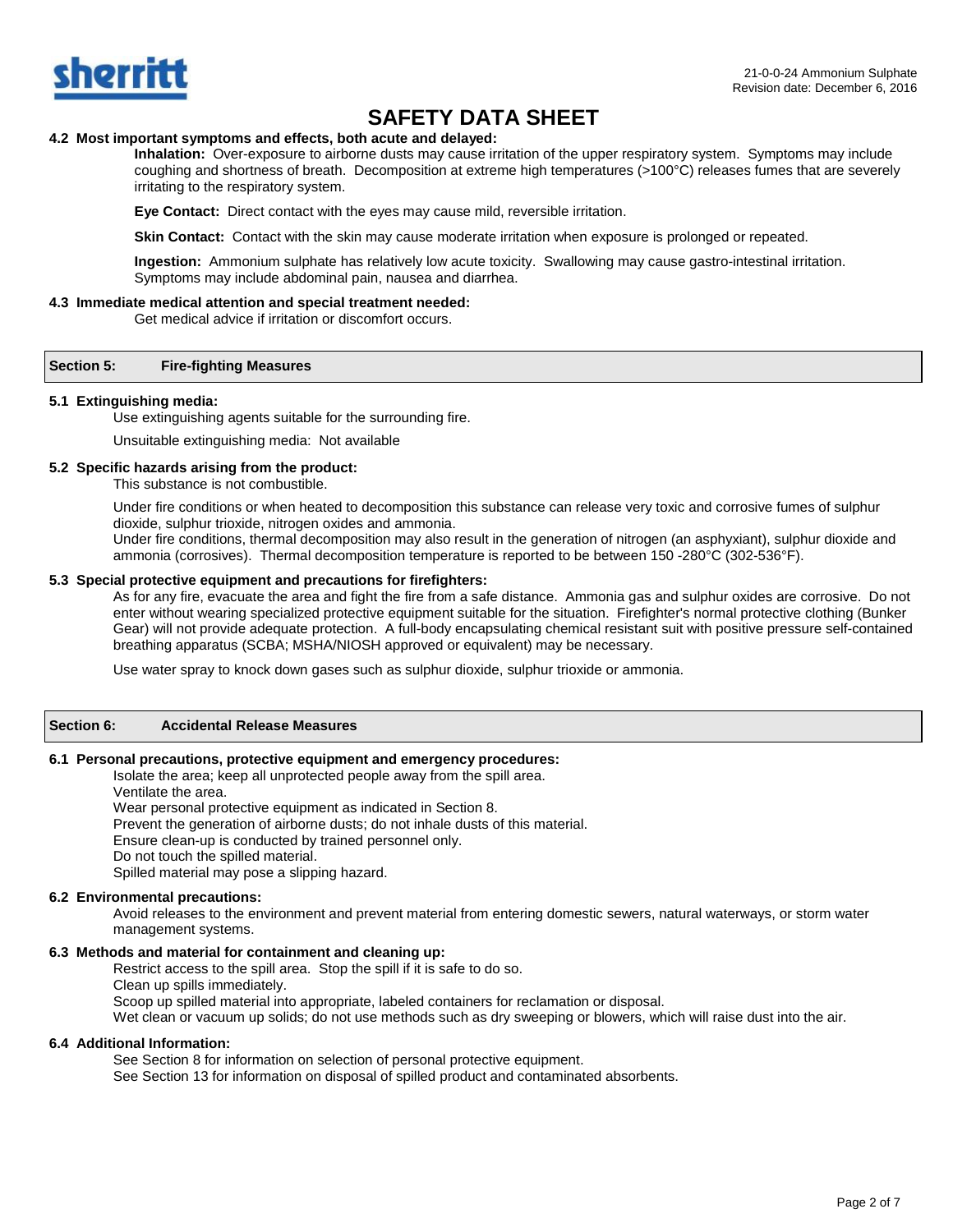

#### **Section 7: Handling and Storage**

#### **7.1 Precautions for safe handling:**

Do not get on skin or in eyes.

Avoid generation of airborne dusts from this product.

Handle this product with adequate ventilation.

Wear personal protective equipment as described in Section 8.

Keep away from extreme heat.

Do not use with incompatible materials such as strong oxidizing agents (see Section 10).

Wash hands and exposed skin thoroughly with soap and plenty of water after handling, before eating, drinking, smoking or using the toilet.

Remove contaminated clothing and wash before reuse.

#### **7.2 Conditions for safe storage:**

Store in a dry area.

Keep containers closed when not in use.

Store product in an appropriate labeled, container and provide adequate protection from weather.

Have suitable emergency equipment for fires, spills and leaks readily available.

Store away from incompatible materials such as strong oxidizing agents and strong bases.

Do not contaminate water, food, or animal feed, streams and ponds by storage or disposal. .

#### **Section 8: Exposure Controls / Personal Protection**

#### **8.1 Control parameters:**

**Occupational Exposure Limits:** Consult local authorities for acceptable exposure limits.

| Ingredient                                                                       | <b>ACGIH® TLV®</b>                                          | <b>OSHA PEL TWA</b>                                                   | <b>Other Exposure Limits</b>                                                                                                                      |
|----------------------------------------------------------------------------------|-------------------------------------------------------------|-----------------------------------------------------------------------|---------------------------------------------------------------------------------------------------------------------------------------------------|
| Ammonium sulphate                                                                | Not established                                             | Not established                                                       | Not established                                                                                                                                   |
| Particles (Insoluble or poorly soluble) not<br>otherwise specified (PNOS / PNOR) | 3 mg/m <sup>3</sup> (respirable)<br>10 mg/m $3$ (inhalable) | 5 mg/m <sup>3</sup> (respirable)<br>15 mg/m <sup>3</sup> (total dust) | Ontario, Alberta TWA:<br>3 mg/m <sup>3</sup> (respirable)<br>10 mg/m $3$ (Inhalable)<br>Quebec VEMP:<br>10 mg/m <sup>3</sup> (Poussières totales) |

#### **8.2 Exposure controls:**

**Engineering Controls:** Provide adequate ventilation, to prevent over-exposure to dust, fumes and/or aerosols from this product.

#### **8.3 Individual Protection Measures:**

**Eye/Face Protection:** Wear safety glasses with side shields or chemical safety goggles.

 **Skin Protection:** Wear protective gloves when handling this product. Wear clean body-covering work clothing as needed to prevent skin irritation.

**Respiratory Protection:** If ventilation and other engineering controls and work practices are not effective in controlling exposure to this material, then wear suitable personal protective equipment including approved respiratory protective equipment. Where occupational exposure limits are exceeded, workers must wear an approved respirator. In workplaces where respiratory protection is required, institute a complete respiratory protection program including selection, fit testing, training, maintenance and inspection. Consult with respirator manufacturer to determine respirator selection, use and limitations.

A respiratory protection program that meets the regulatory standard, such as Canadian Standards Association (CSA) Standard Z94.4, or OSHA's 29 CFR 1910.134 and ANSI Z88.2 requirements, must be followed whenever workplace conditions warrant a respirator's use.

**Other Protection:** Workplaces should have a safety shower, hand-wash station and eye-wash fountain readily available in the immediate work area. Provide employee training in how to wear and use respirators and in good personal hygiene practices. Perform regular workplace exposure monitoring.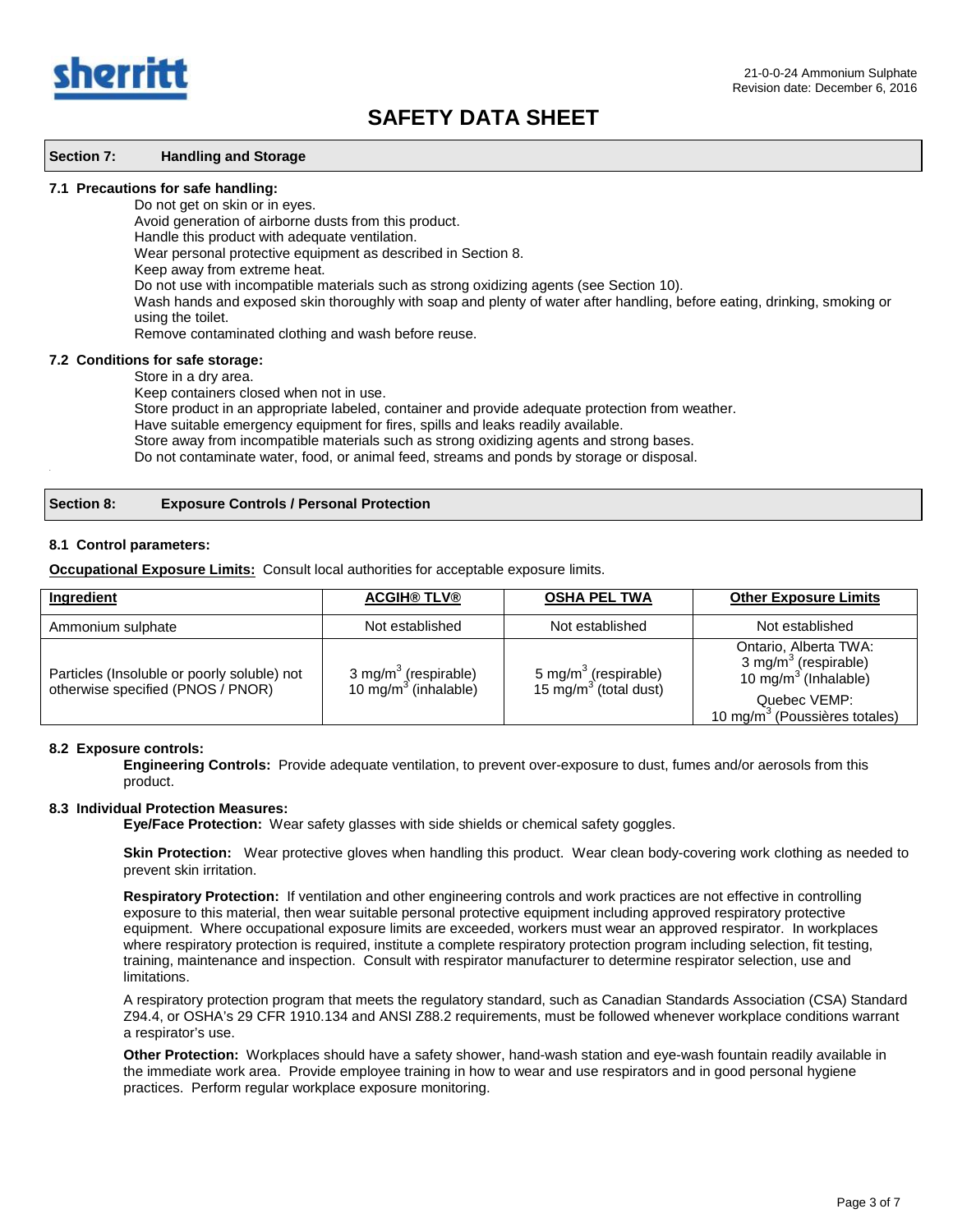

#### **Section 9: Physical and Chemical Properties**

| 9.1 Information on basic physical and chemical properties: |                                                                                             |  |
|------------------------------------------------------------|---------------------------------------------------------------------------------------------|--|
| Appearance:                                                | Solid, Opaque white crystalline granules                                                    |  |
| Odour:                                                     | Odourless. Strong odour may indicate presence of toxic gases from<br>thermal decomposition. |  |
|                                                            |                                                                                             |  |
| <b>Odour threshold:</b>                                    | 5 ppm for ammonia gas                                                                       |  |
| pH:                                                        | 4 (10% aqueous solution)                                                                    |  |
| Melting point/freezing point:                              | 235°C (decomposes)                                                                          |  |
| Initial boiling point and boiling range:                   | Not applicable                                                                              |  |
| Flash point:                                               | Not flammable                                                                               |  |
| <b>Evaporation rate:</b>                                   | Not available                                                                               |  |
| Flammability (solid/gas):                                  | Non-flammable.                                                                              |  |
| <b>Explosive properties:</b>                               | Non-explosive                                                                               |  |
| Upper/lower flammability or explosive limits:              | Not applicable                                                                              |  |
| Vapour pressure:                                           | Approximately 0                                                                             |  |
| Vapour density:                                            | Not available                                                                               |  |
| <b>Relative density:</b>                                   | $1.7 - 1.8$ (water = 1)                                                                     |  |
| Solubility (ies):                                          | Very soluble 76.4 g/100 mL in water                                                         |  |
| Partition coefficient (n-octanol/water):                   | Log $K_{ow} = -5.1$ OECD TG 107                                                             |  |
| Auto-ignition temperature:                                 | Not applicable                                                                              |  |
| <b>Decomposition temperature:</b>                          | Decomposition starts at 150 - 280°C.                                                        |  |
|                                                            | Decomposition is complete at 336-357°C.                                                     |  |
| <b>Viscosity:</b>                                          | Not applicable                                                                              |  |

#### **Section 10: Stability and Reactivity**

#### **10.1 Reactivity:**

Not classified as dangerous for reactivity hazards.

#### **10.2 Chemical Stability:**

Stable at normal ambient and anticipated storage and handling conditions of temperature and pressure.

#### **10.3 Possibility of Hazardous Reactions:**

Hazardous polymerization does not occur.

#### **10.4 Conditions to Avoid:**

Avoid heating to decomposition.

Avoid moisture and high humidity; Ammonium sulphate absorbs moisture from the air and can forma wet solid or solution in conditions of high humidity.

#### **10.5 Incompatible Materials:**

Oxygen, oxidizers such as peroxides, ammonium nitrate, potassium chlorate, potassium nitrate, sodium nitrate, metal chlorates and strong bases. Reacts with bases forming ammonia.

### **10.6 Hazardous Decomposition Products:**

Extreme heat (280°C) or under fire conditions, may generate toxic and corrosive gases such as sulphur dioxide, sulphur trioxide, ammonia, and nitrogen.

#### **Section 11: Toxicological Information**

**11.1 Likely routes of exposure:** Inhalation of dust; Skin contact; Eye contact.

#### **11.2 Acute Health Effects:**

**Inhalation:** Over-exposure to airborne dusts may cause irritation to the upper respiratory system.

**Ingestion:** Ammonium sulphate is of relatively low acute toxicity (LD<sub>50</sub>, oral, rat: 2000 - 4250 mg/kg bw). Clinical signs after oral exposure included staggering, prostration, apathy, and laboured and irregular breathing immediately after dosing at doses near to or exceeding the  $LD_{50}$  value. [OECD SIDS 2004]

**Skin:** Low acute toxicity by the dermal route. Not a skin irritant based on evidence from animal tests and human occupational exposures.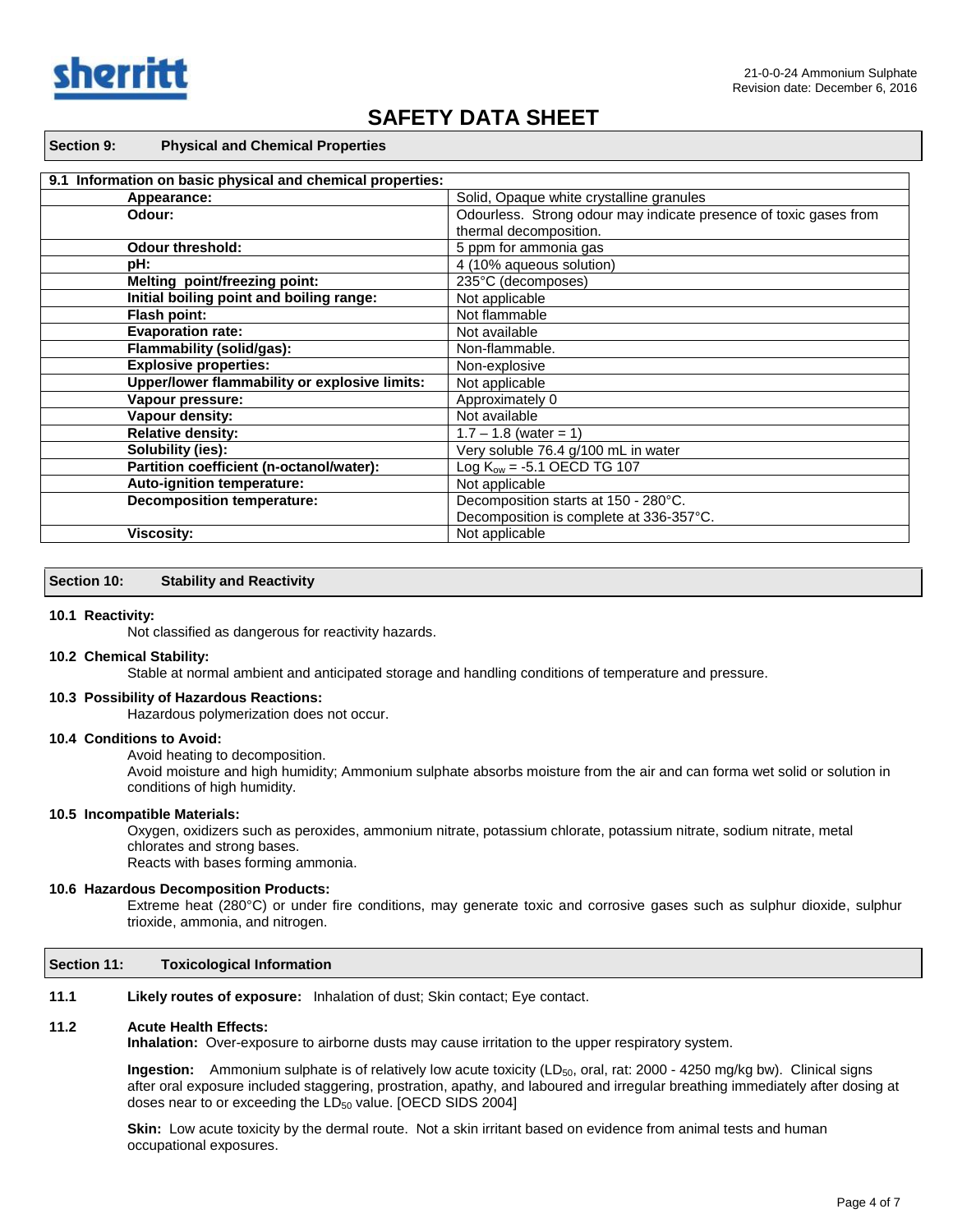

## **11.2 Acute Toxicity Data:**

| <b>Ingredient</b>        | $LD_{50}$ Oral      | -Dar<br>`ermaï          | <u>າ (4 hrs. </u><br>Inhalation<br>- טע |
|--------------------------|---------------------|-------------------------|-----------------------------------------|
| sulphate<br>Amr<br>nomun | 540<br>840<br>(rat) | 00C<br>$'$ rot.<br>ιαι. | 800<br>∍ma/m<br>quinea piq<br>$\cdot$ . |

#### **11.3 Skin corrosion / irritation:**

Tests with rabbits Draize score for erythema: 0/4, observed for 8 days with no scaling or edema.

#### **11.4 Serious eye damage / irritation:**

Tests with rabbits demonstrated slight irritation and no edema, which was reversed in 8 days.

#### **11.5 STOT (Specific Target Organ Toxicity) – Single Exposure:**

In humans, inhalation exposure to  $0.1 - 0.5$  mg ammonium sulphate/m<sup>3</sup> aerosol for two to four hours produced no pulmonary effects. At 1 mg ammonium sulphate/ $m<sup>3</sup>$  very slight pulmonary effects in the form of a decrease in expiratory flow, in pulmonary flow resistance and dynamic lung compliance were found in healthy volunteers after acute exposure. [OECD SIDS 2004]

#### **11.6 STOT (Specific Target Organ Toxicity) – Repeated Exposure:**

A 14-day inhalation study on rats exposed to 300 mg/m<sup>3</sup>, the only tested dose, did not report histopathological changes in the lower respiratory tract. As the respiratory tract is the target organ for inhalation exposure, the NOEL for toxicity to the lower respiratory tract is 300 mg/m<sup>3</sup>.

The NOAEL after feeding diets containing ammonium sulphate for 13 weeks to rats was 886 mg/kg bw/day. The only toxicity sign found was diarrhea in male animals of the high-dose group (LOAEL: 1792 mg/kg bw/day). [OECD SIDS 2004]

#### **11.7 Aspiration hazard:**

Not known to be an aspiration hazard.

#### **11.8 Respiratory and / or skin sensitization:**

Not known to be a respiratory or skin sensitizer.

### **11.9 Carcinogenicity:**

Ammonium sulphate is not known to be a carcinogen. This product does not contain any component that is considered a human carcinogen by IARC (International Agency for Research on Cancer), ACGIH® (American Conference of Governmental Industrial Hygienists, OSHA or NTP (National Toxicology Program).

#### **11.10 Reproductive toxicity:**

In a screening study according to OECD TG 422 with up to 1500 mg/kg of Ammonium sulphate, no effects on development have been detected in rats.

### **11.11 Germ cell mutagenicity:**

Ammonium sulphate was not mutagenic in bacteria (Ames test) and yeasts with and without metabolic activation systems. It did not induce chromosomal aberrations in mammalian or human cell cultures.

#### **11.12 Interactive effects:**

Data not available

#### **Section 12: Ecological Information**

#### **12.1 Toxicity:**

96-hour LC50 *Leuciscus idus* – 460-1 000 mg/L 96-hour LC<sub>50</sub> Brachydanio rerio - 250 mg/L 96-hour LC50 *Cyprinus carpio* – 18 mg/L 96-hour LC50 *Pimphales promelas* - >100 mg/L 48-hour EC50 *Daphnia magna* – 14 mg/L

This substance will promote algae growth in aquatic systems and may degrade water quality and taste. Deaths in cattle have been reported following contamination of feed and water with ammonium sulphate.

## **12.2 Persistence and degradability:**

Readily biodegradable.

Products of biodegradation include oxides of nitrogen and sulphur. In water the substance releases ammonium ions, a toxicity hazard for aquatic organisms.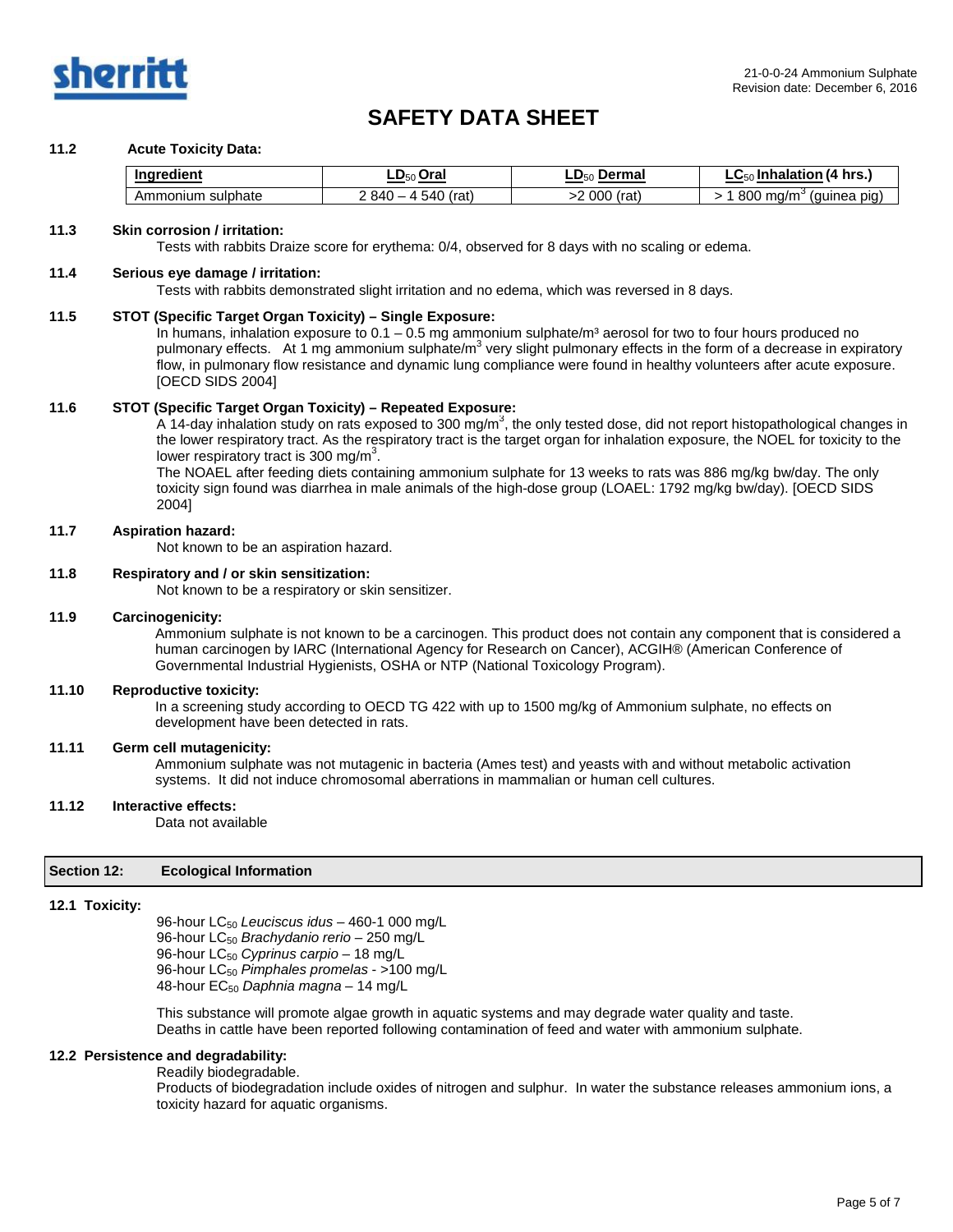

## **12.3 Bioaccumulative potential:**

Does not bioaccumulate.

## **12.4 Mobility in soil:**

Completely soluble, this substance will readily disperse in water.

| Section 13:            | <b>Disposal Considerations</b>                                                                                                                                                                                                                                                |
|------------------------|-------------------------------------------------------------------------------------------------------------------------------------------------------------------------------------------------------------------------------------------------------------------------------|
| 13.1 Disposal methods: | Store material for disposal as indicated in Section 7 Handling and Storage.<br>Do not discharge directly to municipal sewers, drains or surface water streams.<br>Dispose of waste in accordance with relevant national, regional and local environmental control provisions. |
| <b>Section 14:</b>     | <b>Transport Information</b>                                                                                                                                                                                                                                                  |
| 14.1 UN Number:        | Not regulated as a dangerous good for transport.                                                                                                                                                                                                                              |
|                        | 14.2 UN proper shipping name:<br>Not applicable                                                                                                                                                                                                                               |
|                        | 14.3 Transport hazard class(es):<br>Not applicable                                                                                                                                                                                                                            |
| 14.4 Packing group:    | Not applicable                                                                                                                                                                                                                                                                |
|                        | 14.5 Environmental hazards:<br>Not available                                                                                                                                                                                                                                  |
|                        | 14.6 Special precautions for user:<br>Not applicable                                                                                                                                                                                                                          |
|                        | 14.7 Transport in bulk according to Annex II of MARPOL 73/78 and the IBC Code:<br>Liquid ammonium sulphate solution: Category Z                                                                                                                                               |
|                        | 14.8 Transport Regulations:<br><b>Canadian Transportation of Dangerous Goods (TDG):</b><br>Not regulated as a dangerous good for transport.                                                                                                                                   |
|                        | <b>IMO Classification:</b><br>Not regulated as a dangerous good for transport.                                                                                                                                                                                                |
|                        | <b>ICAO/IATA Classification:</b><br>Not regulated as a dangerous good for transport.                                                                                                                                                                                          |
| Section 15:            | <b>Regulatory Information</b>                                                                                                                                                                                                                                                 |
| Canada                 | 15.1 Safety, health and environmental regulations/legislation specific for the substance or mixture:                                                                                                                                                                          |
|                        | DSL Status: All component substances listed on the DSL (Domestic Substances List) or are not required to be listed.                                                                                                                                                           |
|                        | <b>NPRI Substances:</b> Source of aqueous ammonia.<br>Ammonia (total): both ammonia (NH <sub>3</sub> - CAS No. 7664-41-7) and the ammonium ion (NH <sub>4</sub> +) in solution is NPRI reportable.                                                                            |
| <b>USA</b>             | <b>TSCA Inventory:</b><br>All ingredients are on the TSCA Inventory or are exempt from TSCA Inventory requirements under 40 CFR 720.                                                                                                                                          |
|                        | <b>SARA Title III:</b><br>Sec. 313: Ammonia 1% de minimis<br>CERCLA: Ammonia 1000 lb (454 kg) RQ                                                                                                                                                                              |
|                        | <b>EPA:</b> Designated Generic Categories, Ammonium sulphate – NH <sub>3</sub> Equivalent Wt. % = 25.78                                                                                                                                                                       |
|                        |                                                                                                                                                                                                                                                                               |

## **European Classification:**

Classification according to Regulation (EC) No 1272/2008: No hazard classifications

Ammonium sulphate is listed in EINECS: 231-984-1